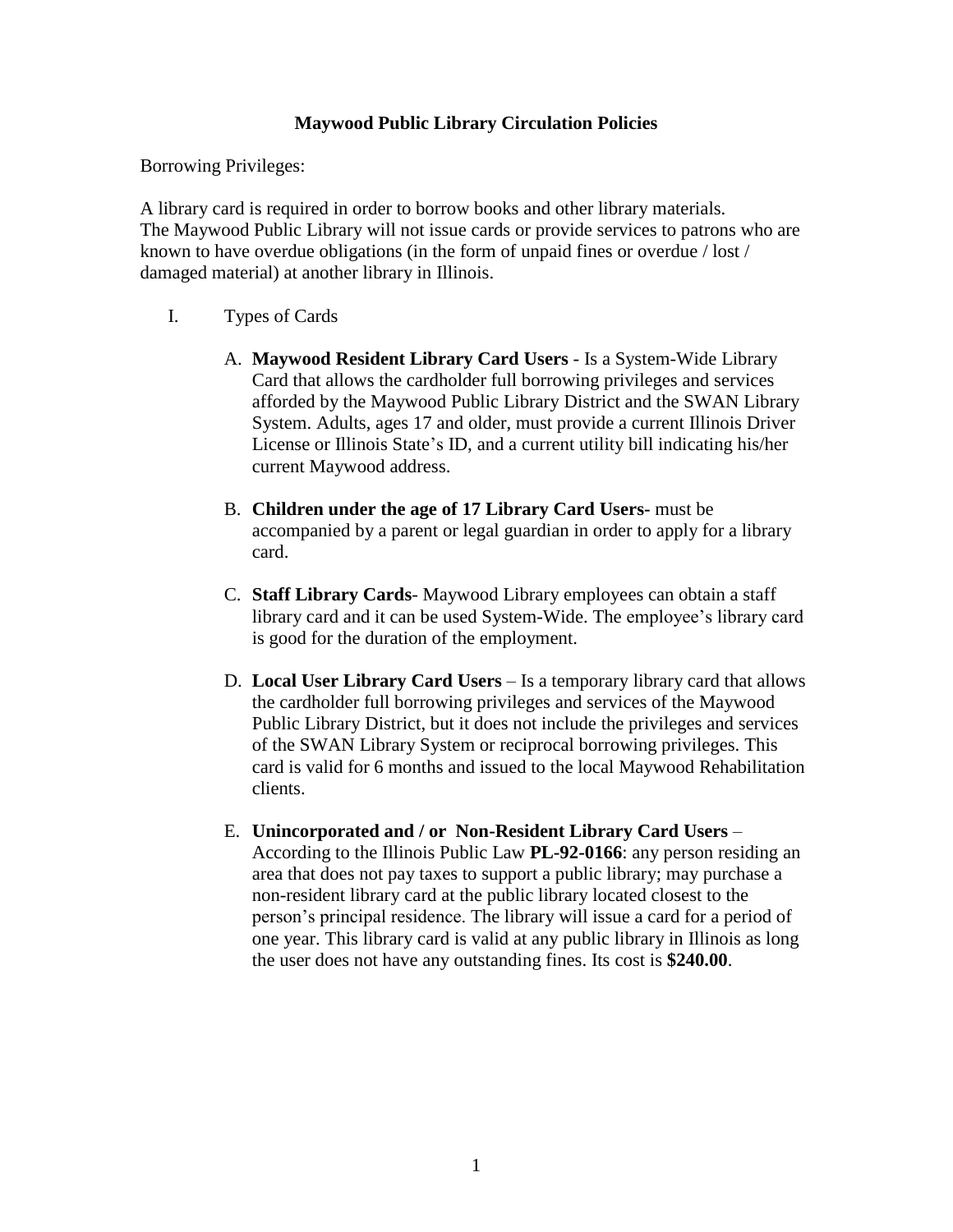F. **Non-Resident: Business Owner and/ or Real Estate Owner Library Card User:** any owner, of a taxable real estate located in Maywood is eligible to apply for a Local Library card at the Maywood Public Library District during the time such business is in active operation upon presentation of the most recent property tax bill. For the purpose for this policy, the business must be located in Maywood with a physical location other than a postal box. This privilege shall be extended to only one person for each parcel of taxable property.

## **II. Application Process**

- A. The applicant must complete and sign the application form. In signing the application form, the applicant agrees to:
	- 1. Be responsible for all materials checked out on his/her card.
	- 2. Be responsible for any changes that may result from late return, loss, or damaged materials borrowed.
	- 3. Comply with the regulations of the Maywood Public Library and the SWAN Library System.
- B. For an applicant under the age of 17, the parent or legal guardian must be present and sign the application form. The parent or legal guardian must be in good standing and his /her signature indicates to:
	- 1. Assumption of responsibility for material checked out on the minor's library card.
	- 2. Responsibility for any fines that may result from late return, lost, or damage to materials borrowed.
	- 3. Awareness of the fact that there are no restrictions (except on Online Streaming, DVDs and CDs) on borrowing any library materials.
	- 4. Acceptance of the child's right to select materials.
- C. The Maywood Public Library staff will keep and maintain an accurate record of library cardholders.
- D. Maywood Resident Borrower Library Cards **(**adults and Juveniles**)** are issued for a period of three years
- E. Local User Library Cards **–** are issued for 6 months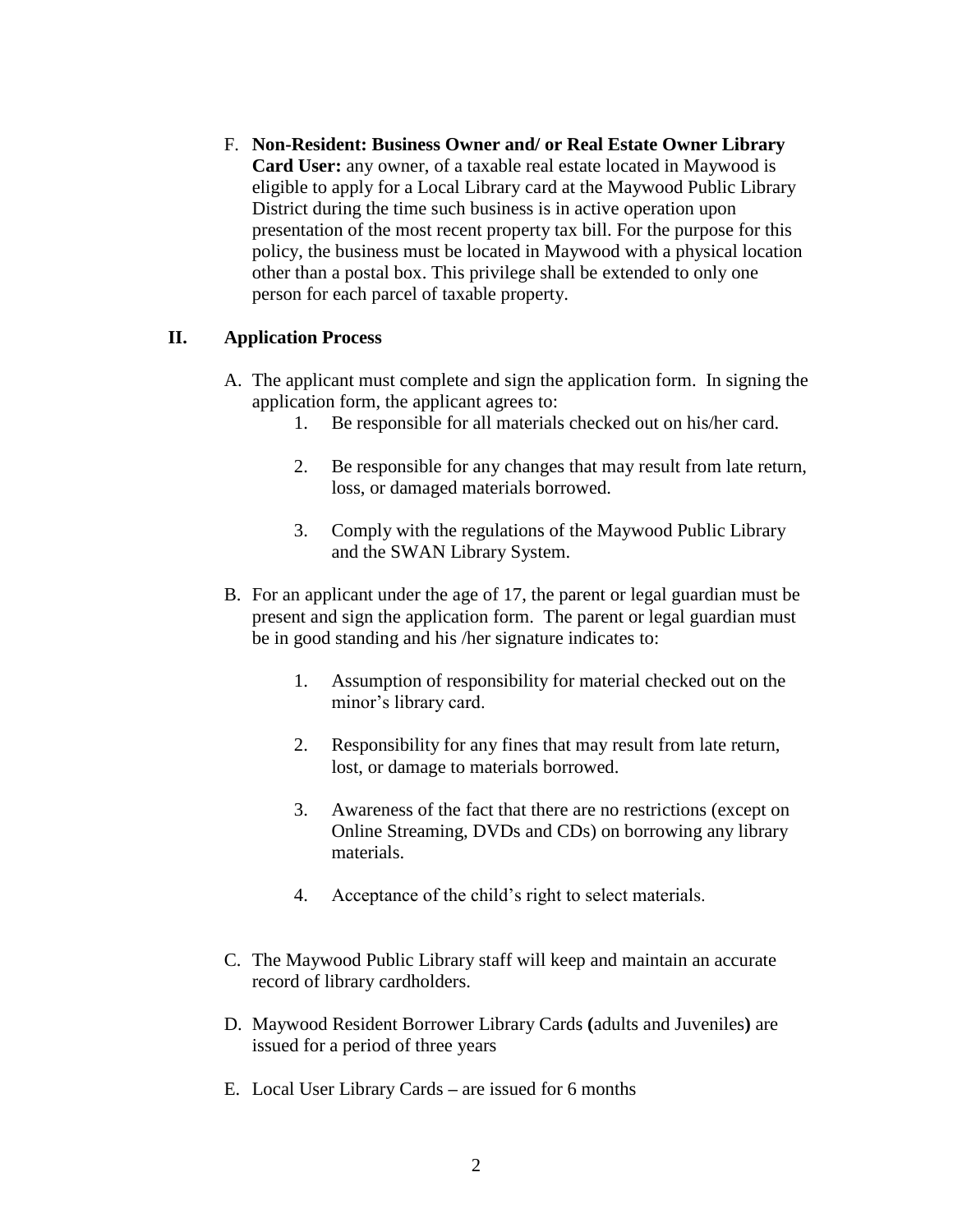F. Non- Resident Library Cards **–** are issued for 1 year

## III. **Non-SWAN Reciprocal Borrowers Cardholders** (e.g. Chicago Residents)

- A. The patron will need to supply 2 forms of identification
	- 1. Current Picture ID ( Illinois State's ID or Illinois State's Driver License)
	- 2. Current Home Library Card
	- 3. Maywood staff will call the home library to verify status and expiration date
	- 4. If approval is **denied** send patron back to his/her home library
	- 5. If approval is received have the patron to complete an application form and the patron will be incorporated into the SWAN Libraries System.

## **IV. Library Cards Renewal**

- A. Library cards must be renewed three years in compliance with the date on the library card. To renew a library card the patron should have paid outstanding debts and paid all necessary fees. Patron must show a valid Illinois State's ID or Illinois State's Driver License along with a utility bill at the time of renewal.
- B. To renew a Non-SWAN Reciprocal Borrowing Card (e.g. Chicago) patron needs to present:
	- 1. Current picture ID ( Illinois State's ID or Illinois State's Driver License)
	- 2. Current home library card
	- 3. Maywood staff will call the home library to verify status and expiration date
	- 4. Staff will make an inquiry on the Workflow Circulation System to see if the patron is in good standing.
	- 5. If the patron is in good standing or clears up all delinquencies on the spot, you may precede to re-new the library card. Note the new expiration date is for one-year (1). If the patron has been sent to a collection agency, it will take several days to clear the delinquency, and the renewal cannot be made immediately.

# **V. Missing, Lost, or Stolen Library Cards**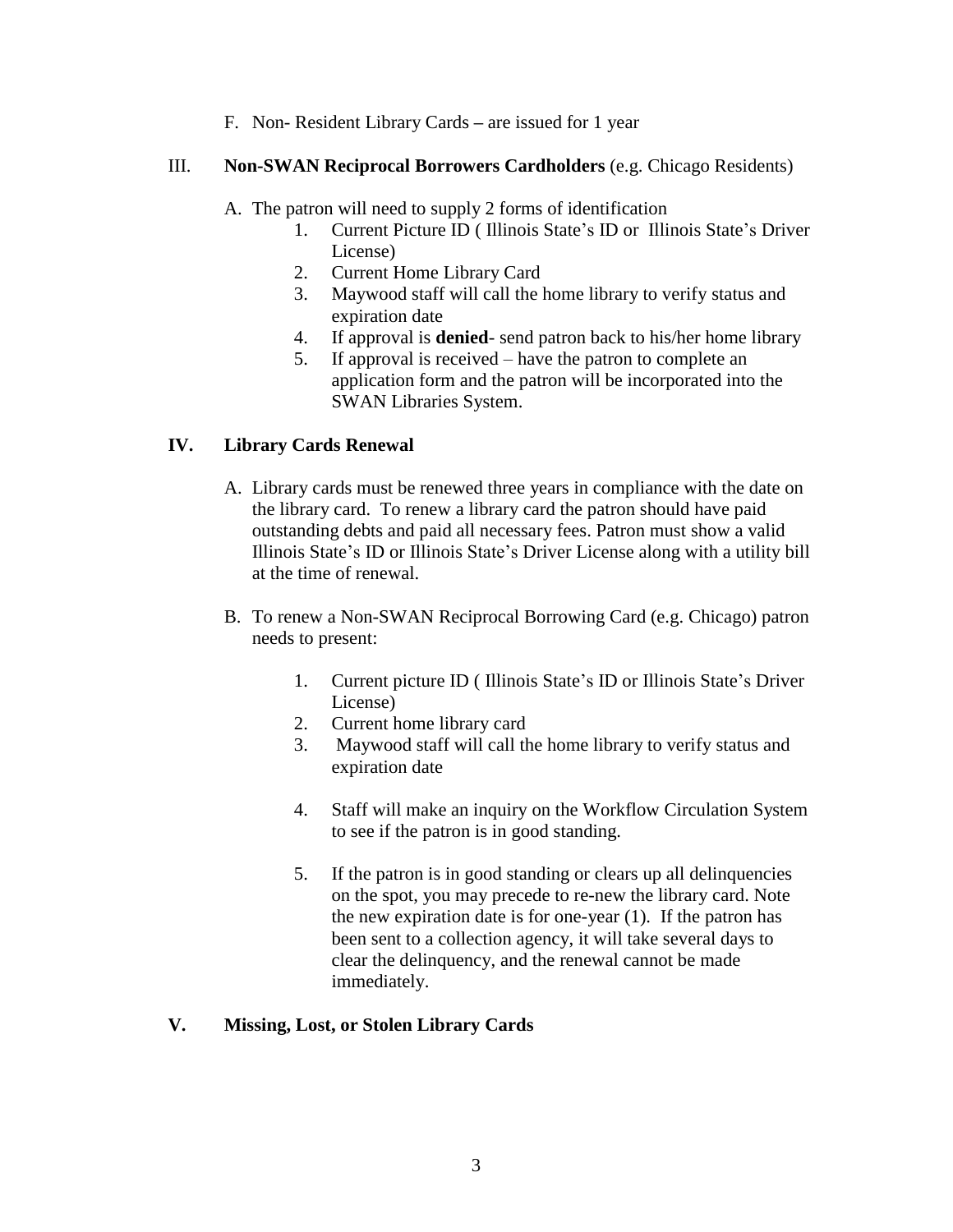- A. It is the responsibility of the **Library Cardholder** to immediately notify the Maywood Public Library, or the library in which issued their card, of a missing, lost, or stolen card.
- B. The cardholder is responsible for any and all charges and debts incurred by anyone using the missing, lost, or stolen card. This responsibility exists until the Maywood Public Library is notified of the missing, lost, or stolen card.
- C. Following notification, the Maywood Public Library staff (or the library which issued their card) will **"BARRED"** the patron's computerized (Workflow) record, and the missing, lost, or stolen card may not be used anywhere within the SWAN Library System.
- D. A replacement library card may be issued immediately if the patron so desires. To obtain a replacement library card, the cardholder should:
	- 1. Have paid all outstanding debts.
	- 2. Present 2 appropriate identifications that verify their name and present address. One identification must be a valid Illinois State's Driver License or Illinois State's ID along with a utility bill.
	- 3. Pay all necessary fees if applicable, including a library card replacement fee of \$3.00.
- E. If the original library card is found after a replacement has been issued, the original shall be destroyed.
- F. If the cardholder does not wish an immediate replacement, and the original library card is found, then the cardholder may resume use of the original card. The Maywood Public Library will require proper identification before the card is reinstated. At the time the computer record (Workflow) will be changed accordingly.

## VII. **Damaged Library Cards**

A. A library card damaged through normal use may be replaced at no charge.

B. A library card damaged through neglect may be replaced at the cost of \$3.00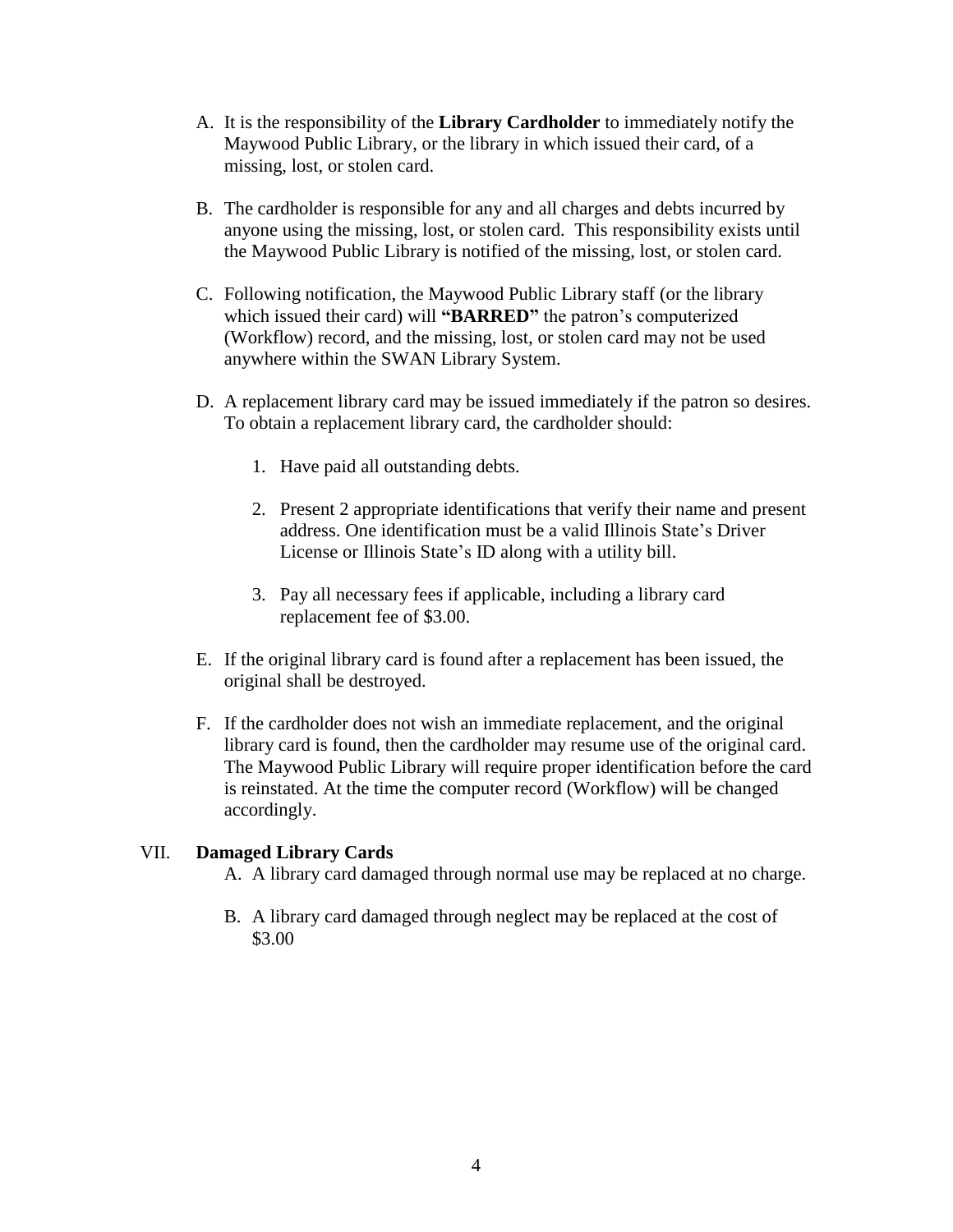## VIII. **Termination of Card(s)**

A. System Reciprocal Borrowing Library Cards and Local Library Cards may be terminated, before expiration, under the following conditions:

- 1. A library card is voluntarily returned to the Maywood Public Library by the cardholder.
- 2. The parent or legal guardian of a child's library cardholder, under 17 years of age, returns the child's library card to the Maywood Public Library.
- 3. The parent or guardian of a financially dependent library cardholder returns the card.
- 4. The library cardholder is reported deceased.
- 5. The library cardholder moves from Maywood.

## IX. **System Reciprocal Borrowing Library Card**.

- A. System Reciprocal Borrowing Library Cardholder is entitled to many of the privileges and services afforded by the Maywood Public Library such as:
	- 1. Inter-library loan requests.
	- 2. The use of the guest public computers (20 minutes limit).
- B. To obtain those services and privileges which are available to the System Reciprocal Library Cardholder from the Maywood Public Library, the cardholder should:
	- 1. Possess a valid System Reciprocal Borrowing Library Card.
	- 2. Have no outstanding fines or charges with the SWAN Library System.
- C. A missing, lost or stolen System Reciprocal Borrowing Library Card will not be honored. The card will be retained by the Maywood Public Library and returned to the home library.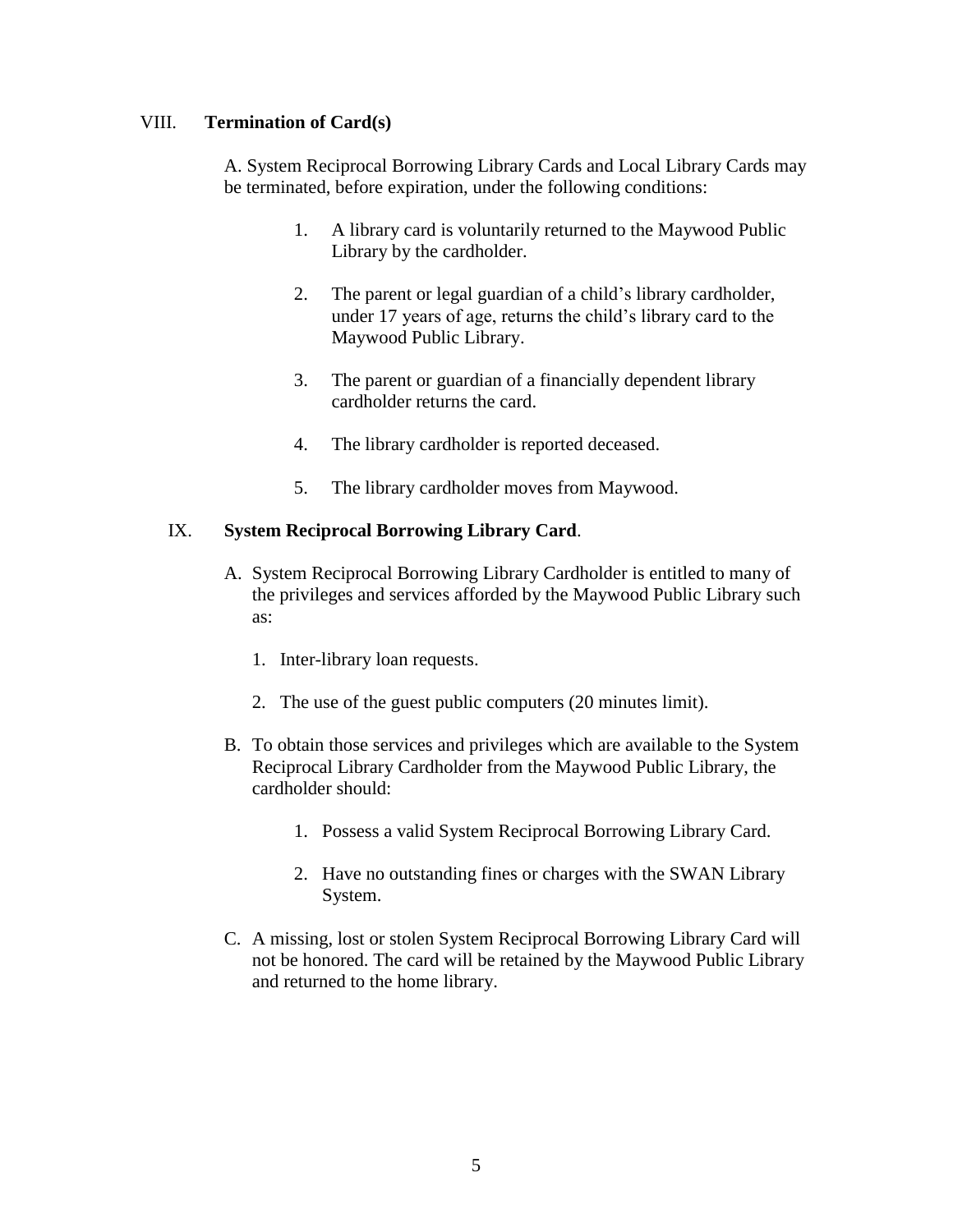## **X. Other Illinois Public Library Cards, (out of the SWAN Library System).**

- A. Patrons shall follow the above Reciprocal Borrowing System process to obtain reciprocal privileges.
- XI. **Confidentiality of Library Records:** The Maywood Public Library District upholds the principles of the American Library Association's Freedom to Read Statement, concerning privacy and confidentiality of personal information. The Maywood Public Library pledges to the Code of Ethics of the American Library Association and is governed by Illinois Compiled Statutes (75 ILCS 70/) Library Records Confidentiality Act: "The registration and circulation records of a library are confidential information."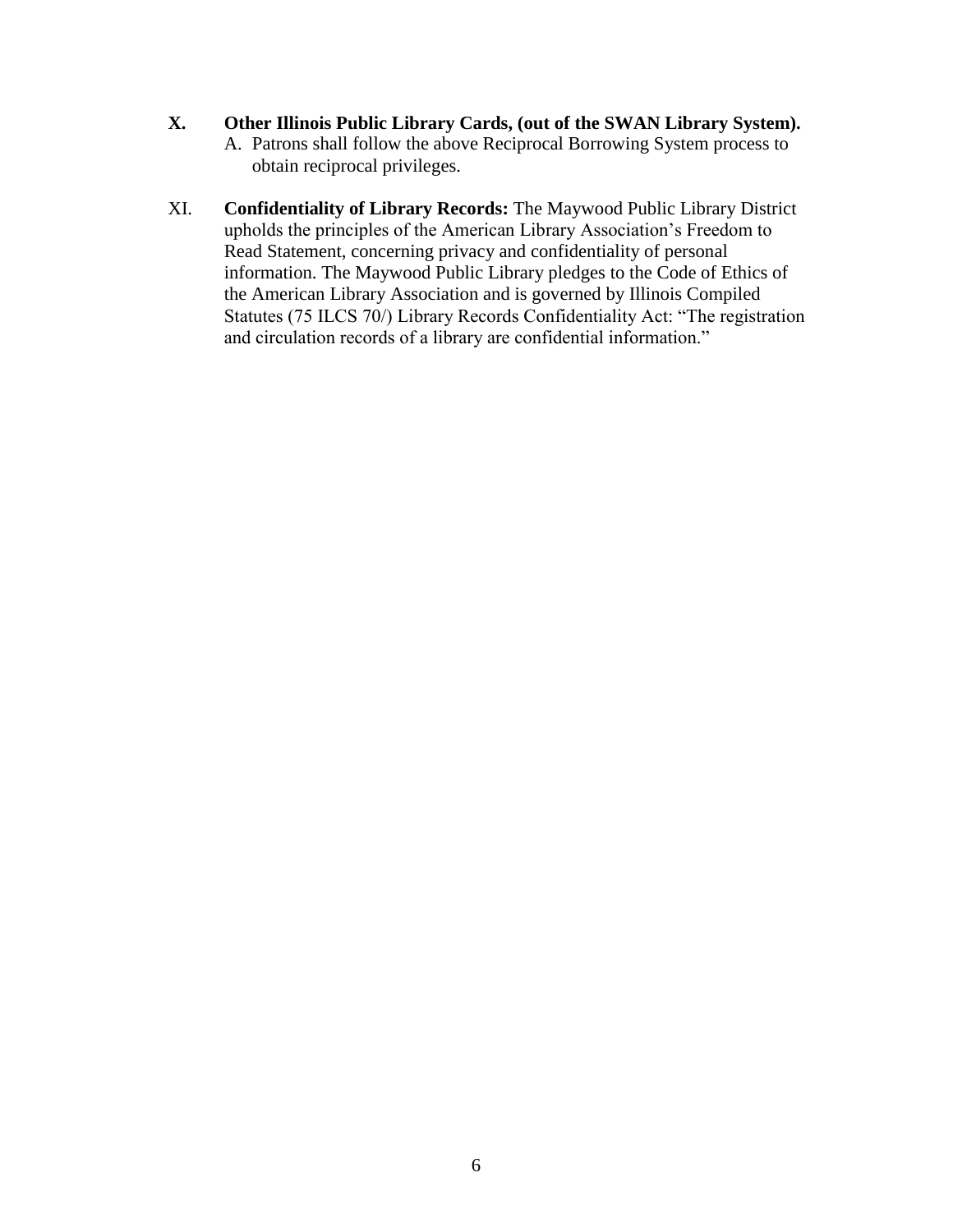#### **CIRCULATION OF MATERIALS**

The Maywood Public Library maintains a varied collection for circulation and encourages its patrons to make use of this collection. Loan periods are established for the convenience of the Maywood patron, and allow a fair opportunity for the circulation of newly acquired materials.

# I. Print and Non-Print Materials

A. Materials loan rules, 3-week period:

- 1. Books
- 2. Compact disc
- 3. Books on CDs
- 4. Periodicals
- 5. DVDs
- B. Reference materials from the Maywood Public Library Reference Collection circulate only under special circumstances determined by the reference librarian and/or Library Director.
- C. Videos or DVDs may be checked out by either a valid System Reciprocal Borrowing Library Card or Local Cardholder, providing that the cardholder is an adult, of 17 years of age or older. Limit of 5 movies per library cardholder

D. There is a \$1.00 charge for overdue DVDs per day per item

- II. Vacation Loans
	- A. Upon request, certain print materials may be available for a 5 weeks loan period.
- III. Renewal of Materials
	- A. Books, CDs, Magazines, and Books on CDs may be renewed unless requested by another patron. All renewable materials may be renewed for the periods equal to the original check out period. If no one is waiting for the items, there are only 2 renewals permitted.

#### B. Videos and DVDs are not renewable

- C. ILL renewals can be done either in person, by telephone, or online. If the renewal is permitted the computer will issue a new date due.
- D. The Maywood library staff will attempt to renew any material(s) regardless of due date or where the items were checked out. The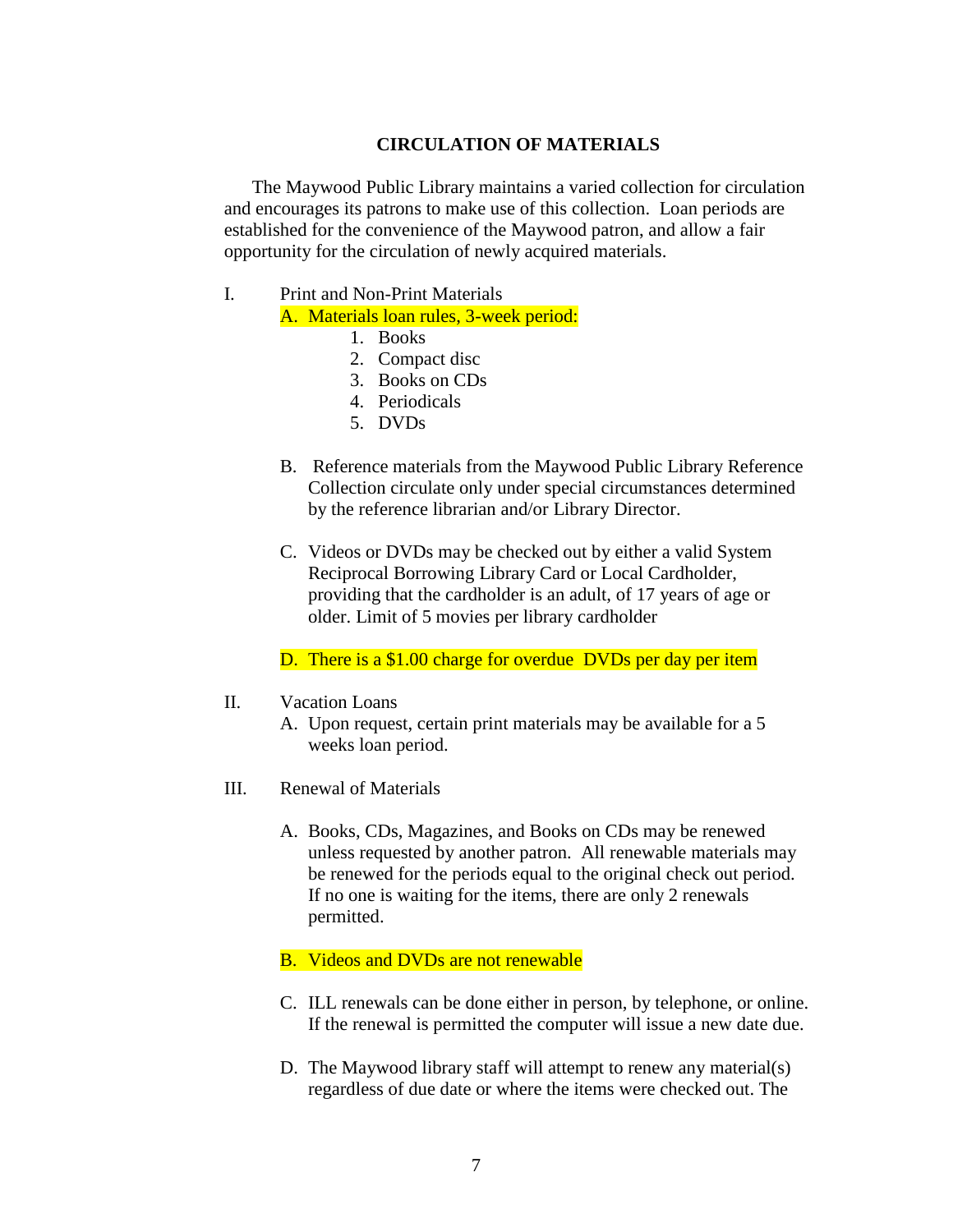renewal transaction may be done in person, by telephone or online. Renewal of overdue materials is permitted but care must be taken to notify the patron that the amount of the fine owed will remain in the computer until it is paid.

#### IV. Reciprocal Borrowing

- A. Any valid library card holder, may travel to any other library within the SWAN Library System and privileges will be granted in accordance with the reciprocal barrowing lending library policies.
- B. Materials barrowed from another library and be returned to the Maywood Public Library; the material(s) will be checked in and sent back to the home library.

#### V. Inter-Library Loans (ILL)

A. Any valid library cardholder is entitled to request an Inter-Library Loan material(s).

## B. To request ILL material(s):

- 1. An appropriate request should be completed at the Reference Desk.
- 2. The Maywood Public Library staff will make the request on the Workflow Circulation System
- 3. ILL material can be returned at any SWAN library on or before its date due regardless where the materials were checked out.
- 4. When ILL material is returned, the Maywood Public Library shall check in the items and returned them to the home library.
- 5. ILL renewals can be done either in person, over the phone, or online. If the renewal is permitted the computer will issue a new date due.
- 6. Any overdue fees can be collected at any SWAN library regardless where the items where checked-out.
- 7. ILL requests may be made in person, over the telephone, or online.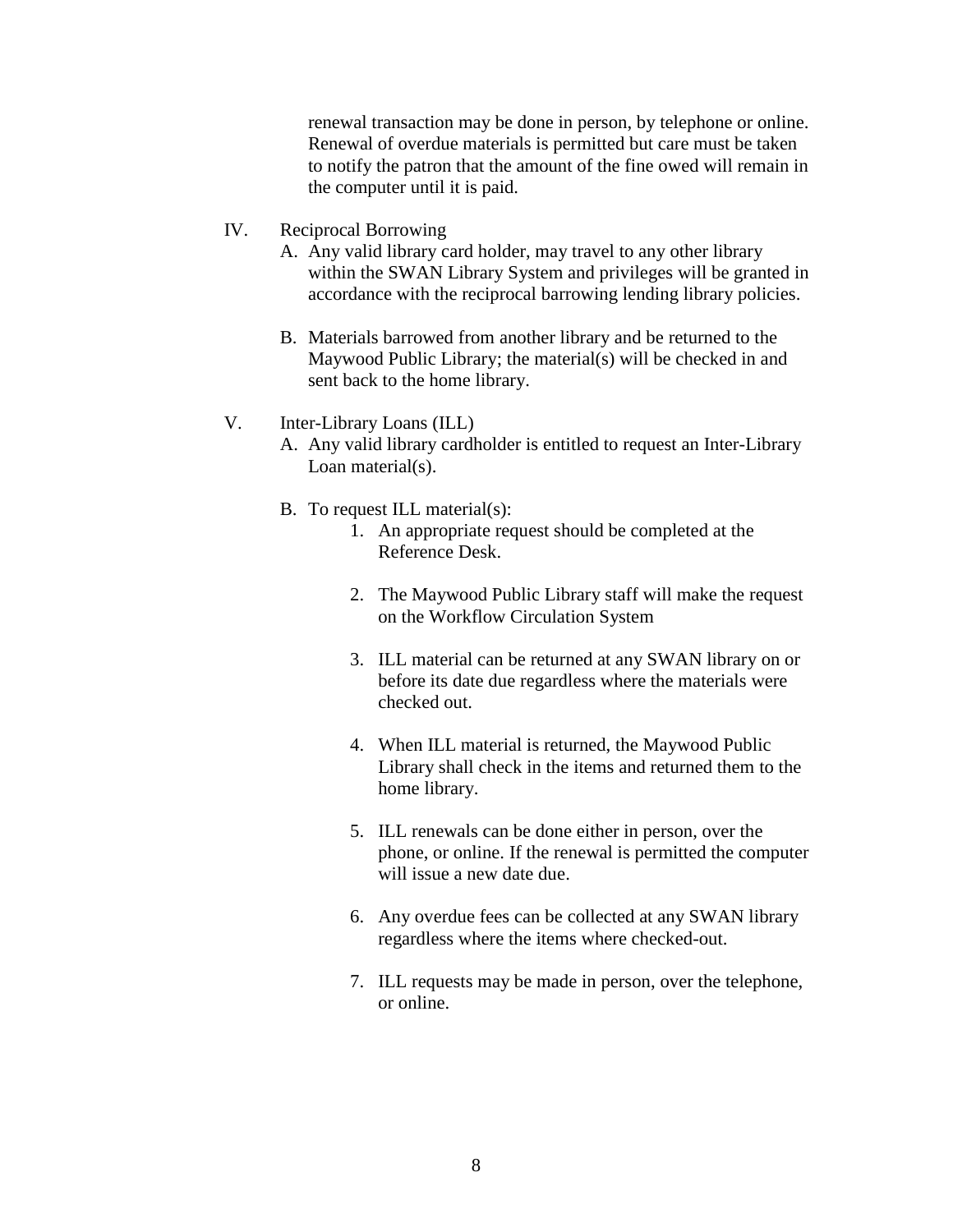- VI. Reserving Materials
	- A. Any valid library cardholder is entitled to reserve materials and be notified of the same. Upon request, patron will be notify either via robo-call, email or text message when materials become available.
	- B. Items are only held for pick-up for a limited time of 5 business day.
	- C. When a reserve or a hold is placed the cardholder's ID number is identified. The same card must be use to check-out the item because it has been noted in the computer.

# FINES AND CHARGES

The object of the policy on fines and charges is to encourage the prompt return of materials. However, when materials become overdue, lost, or damaged, procedures are instituted which will enable the library to retrieve the materials so that they will be available to other patron(s)

- I. Overdue Materials
	- A. All materials are considered overdue if not received at the Lending Services Department on or before the date due printed on the library receipt. If the patron renew the material(s) online or by phone he/she shall know the new date due.
	- B. Fines
		- 1. Fines will start three days after the date due printed on the library receipt with the exception of videos and DVDs.
		- 2. Fines will be charged for any and all days the material(s) are overdue that the library is open.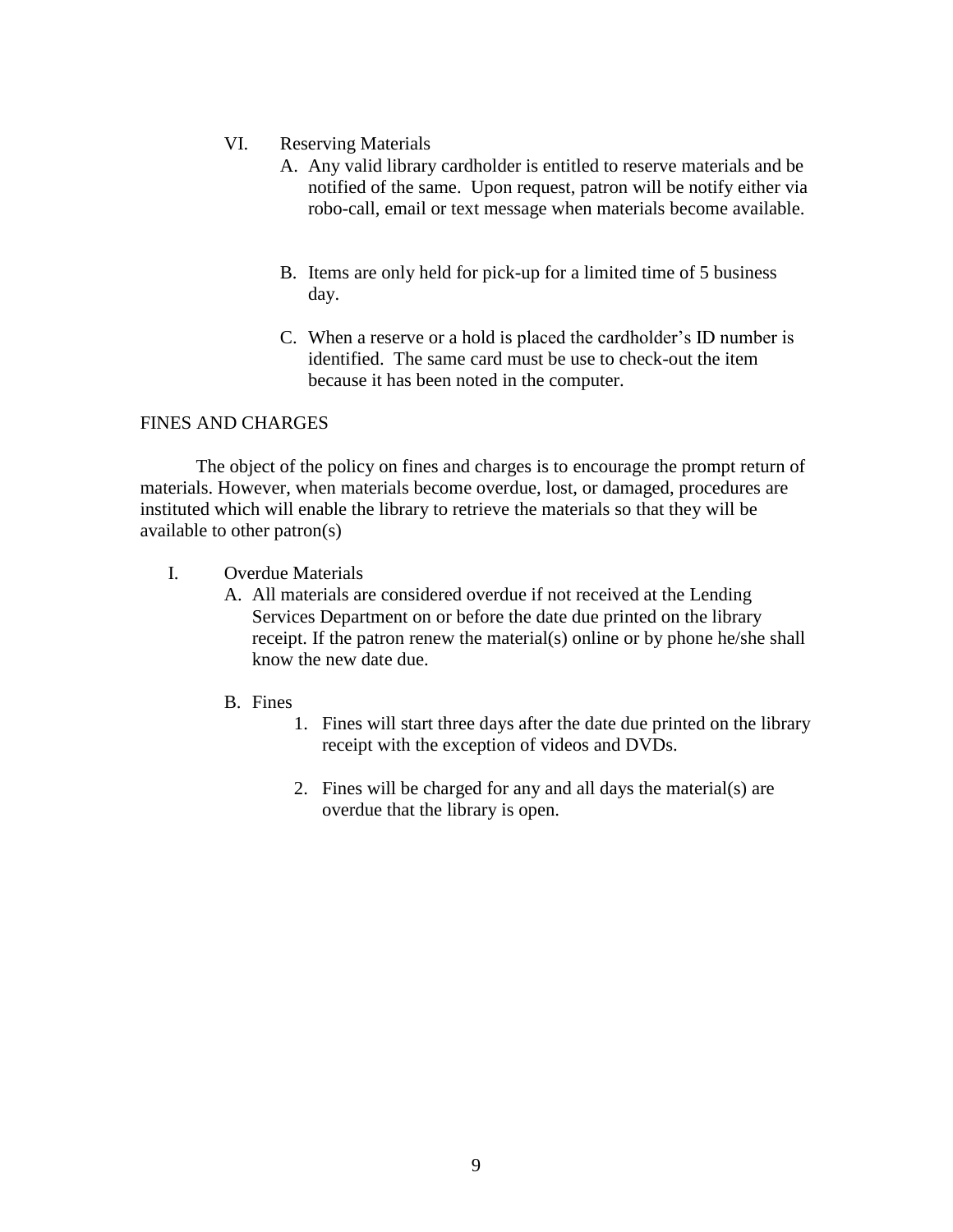| <b>OVERDUE</b>            | <b>FINES</b> |                |
|---------------------------|--------------|----------------|
| <b>BOOKS</b>              | \$.10        | PER DAY        |
| <b>PERIODICALS</b>        | \$.10        | PER DAY        |
| <b>BOOKS ON TAPE</b>      | \$.10        | PER DAY        |
| $\mathrm{CDs}$            | \$.10        | PER DAY        |
| <b>BOOKS ON CDS</b>       | \$.10        | PER DAY        |
| VHS                       | \$.10        | PER DAY        |
| <b>DVDs</b>               | \$1.00       | <b>PER DAY</b> |
| PROCESSING FEE FOR        |              |                |
| <b>LOST &amp; DAMAGED</b> | \$5.00       |                |
| PROCESSING FEE            |              |                |
|                           |              |                |
|                           |              |                |

3. The Circulation Desk has a list of the current charges for overdue materials.

- C. The Renewal of overdue materials is permitted, but care must be taken to notify the patron that the amount of the fine owed will remain in the computer until it is paid.
- D. A book drop is placed outside of the library for the convenience of patrons.
	- 1. All materials, 21 magazines, books, videos, etc., may be placed in the book drop.
	- 2. Materials placed in the book drop at times when the library is closed will not be checked in until the next day the library is open. Materials found to be overdue at that time will be fined and charged to the patron's account.
- E. Procedure for Collecting fines and charges for overdue materials.
	- 1. After 14 days, a notice will be created by the Workflow Circulation System's at SWAN. Overdue notification will be made via robo call, email, or text message. This first overdue notice will be received approximately 3 weeks after the item was due.
	- 2. After 28 days,  $2<sup>nd</sup>$  overdue notice is created and sent via robo-call email or text message. This notice will be received approximately 5 weeks after the item was due.